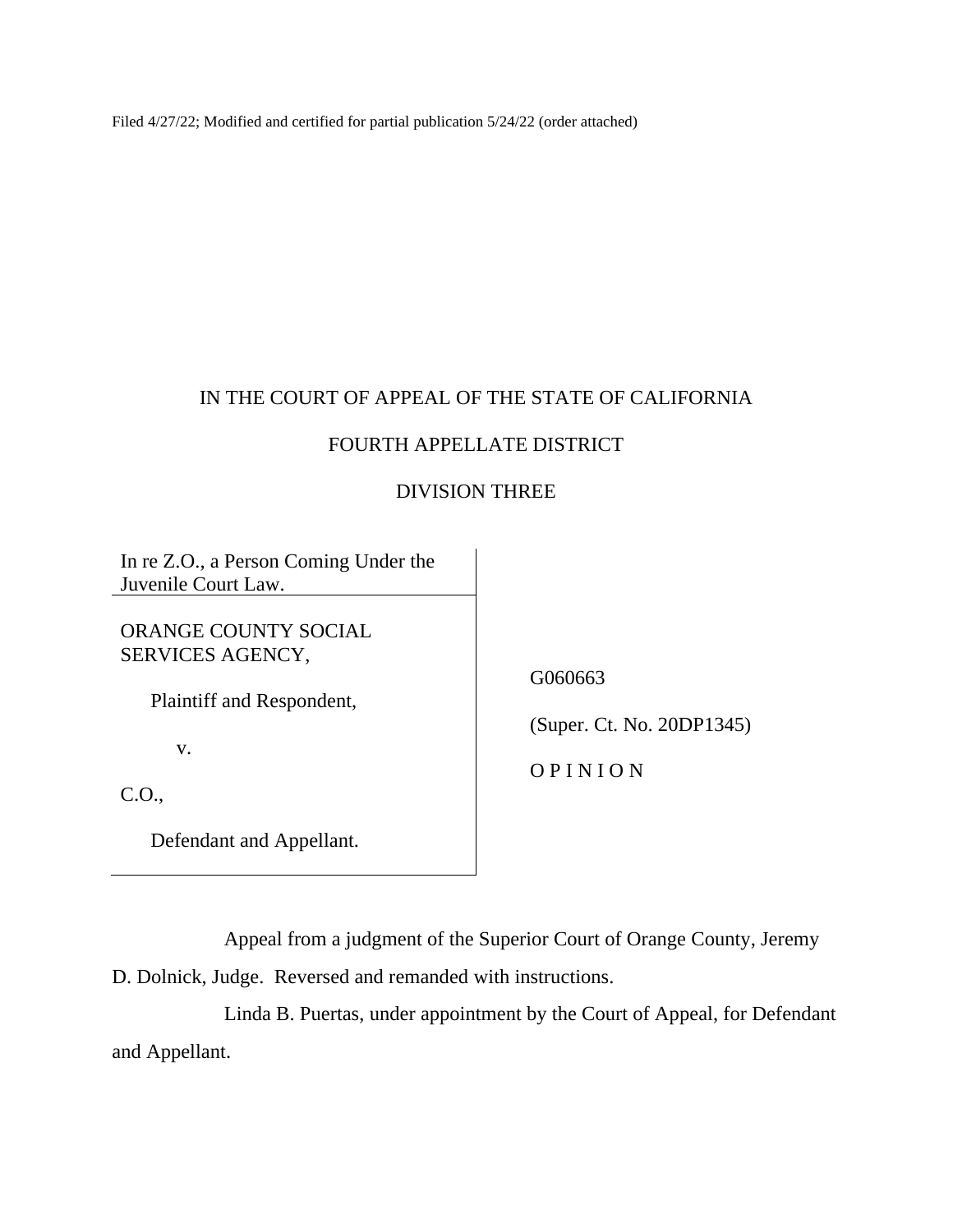Leon J. Page, County Counsel, Karen L. Christensen and Jeannie Su, Deputy County Counsel, for Plaintiff and Respondent.

No appearance for the Minor.

\* \* \*

### **INTRODUCTION**

Juvenile dependency courts shoulder a sacred burden in our system of justice. Facing heavy workloads with correspondingly heavy factual records, they stand as stewards of the welfare of each child brought before them. This burden is not an easy one, yet our experience is that our dependency courts carry it with remarkable efficiency and diligence. Rarely do we feel the need to second-guess their decisions.

But we must always bear in mind one of the ultimate consequences of dependency proceedings: the termination of parental rights. There are few consequences as weighty. It is therefore incumbent upon us as a reviewing court to ensure that the procedures employed are commensurate with the outcome. As the United States Supreme Court has stated, "The fundamental liberty interest of natural parents in the care, custody, and management of their child does not evaporate simply because they have not been model parents or have lost temporary custody of their child to the State. Even when blood relationships are strained, parents retain a vital interest in preventing the irretrievable destruction of their family life. If anything, persons faced with forced dissolution of their parental rights have a more critical need for procedural protections than do those resisting state intervention into ongoing family affairs. When the State moves to destroy weakened familial bonds, it must provide the parents with fundamentally fair procedures." (*Santosky v. Kramer* (1982) 455 U.S. 745, 753-754.)

In those rare instances where the state does not provide such procedures, the record must demonstrate that the lack of observance of proper procedures was harmless beyond a reasonable doubt. Here, C.O. (mother) appeals from an order terminating her parental rights to her daughter Z.O. The juvenile court appointed a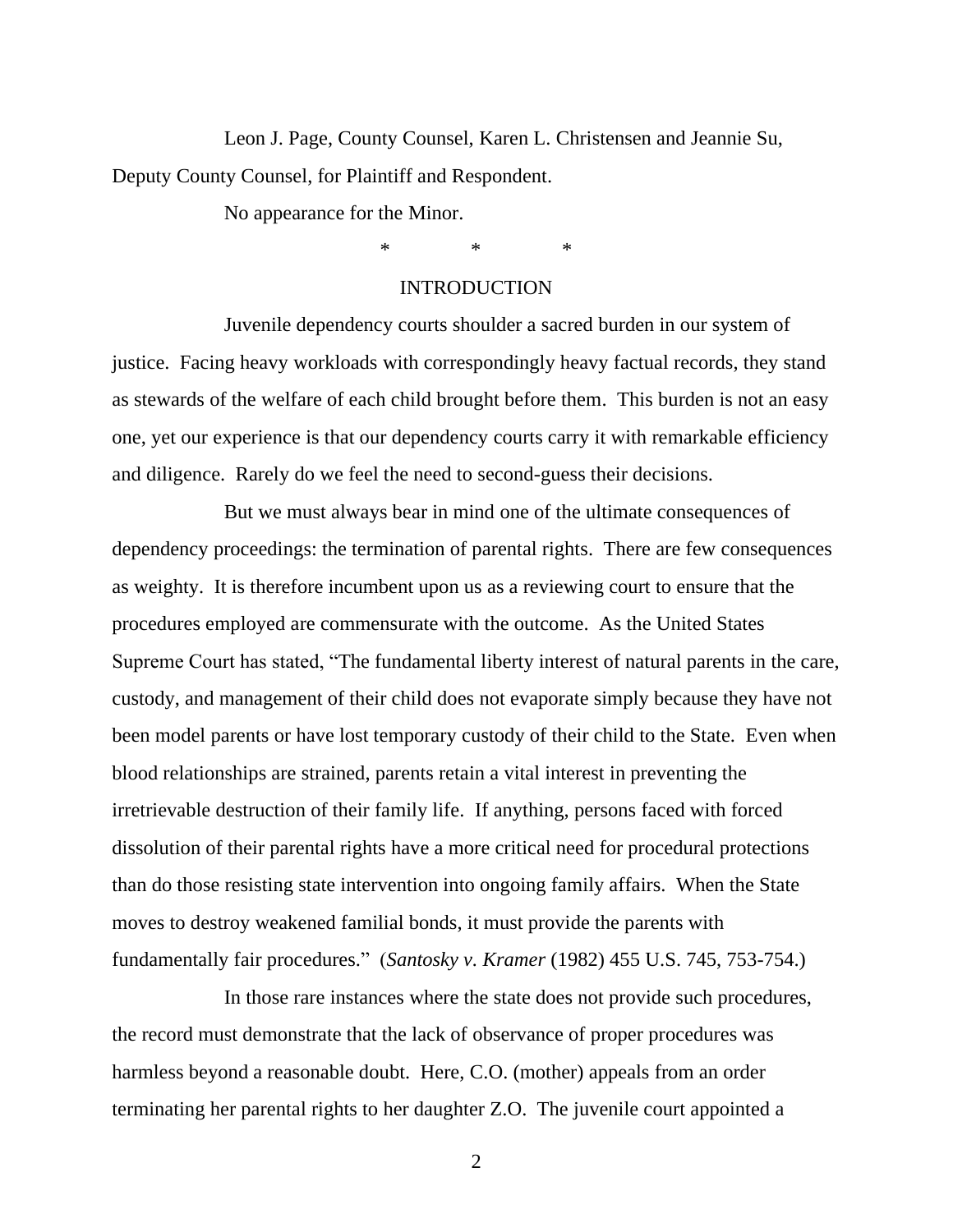guardian ad litem (GAL) for mother without providing grounds or explanation in the record, as it was required to do. We agree with mother that this error deprived her not only of the ability to participate at critical stages in the proceedings, but also the ability to effectively appeal and challenge the juvenile court's reasoning for the appointment of the GAL, i.e., that mother lacked competence to understand the nature or consequences of the proceedings and to assist counsel regarding the underlying litigation. Unfortunately, the record before us in the present matter does not give us sufficient confidence that the error was harmless beyond a reasonable doubt. And as a result, we must reverse the judgment and remand for further proceedings.

#### **FACTS**

On October 6, 2020, the Anaheim Police Department received a report of flooding inside a hotel room occupied by mother, who at the time appeared to be under the influence. Upon responding to the call, they found no one in the room. The walls and electrical outlets were burned, and the sprinkler system had been triggered. Police were able to locate mother nearby and questioned her. She stated she had been trying to destroy cameras and other surveillance equipment over the previous week, because she believed the management of the hotel had placed them around her room.

Mother had been living in the hotel with four-year-old Z.O. since May of 2020, with Z.O.'s father, J.O. (father) periodically visiting.<sup>1</sup> Father and Z.O. were present as mother was destroying the room, but father had left with the child before authorities arrived. Mother was arrested and taken into custody. The matter was referred to the Orange County Social Services Agency (SSA) the same day.

Mother had an SSA referral history going back to 2006 with her previous partner and children, and to November 2012 with father. There were allegations of

 $1$ Mother and father were married but separated. They were sharing custody of Z.O. by informal agreement.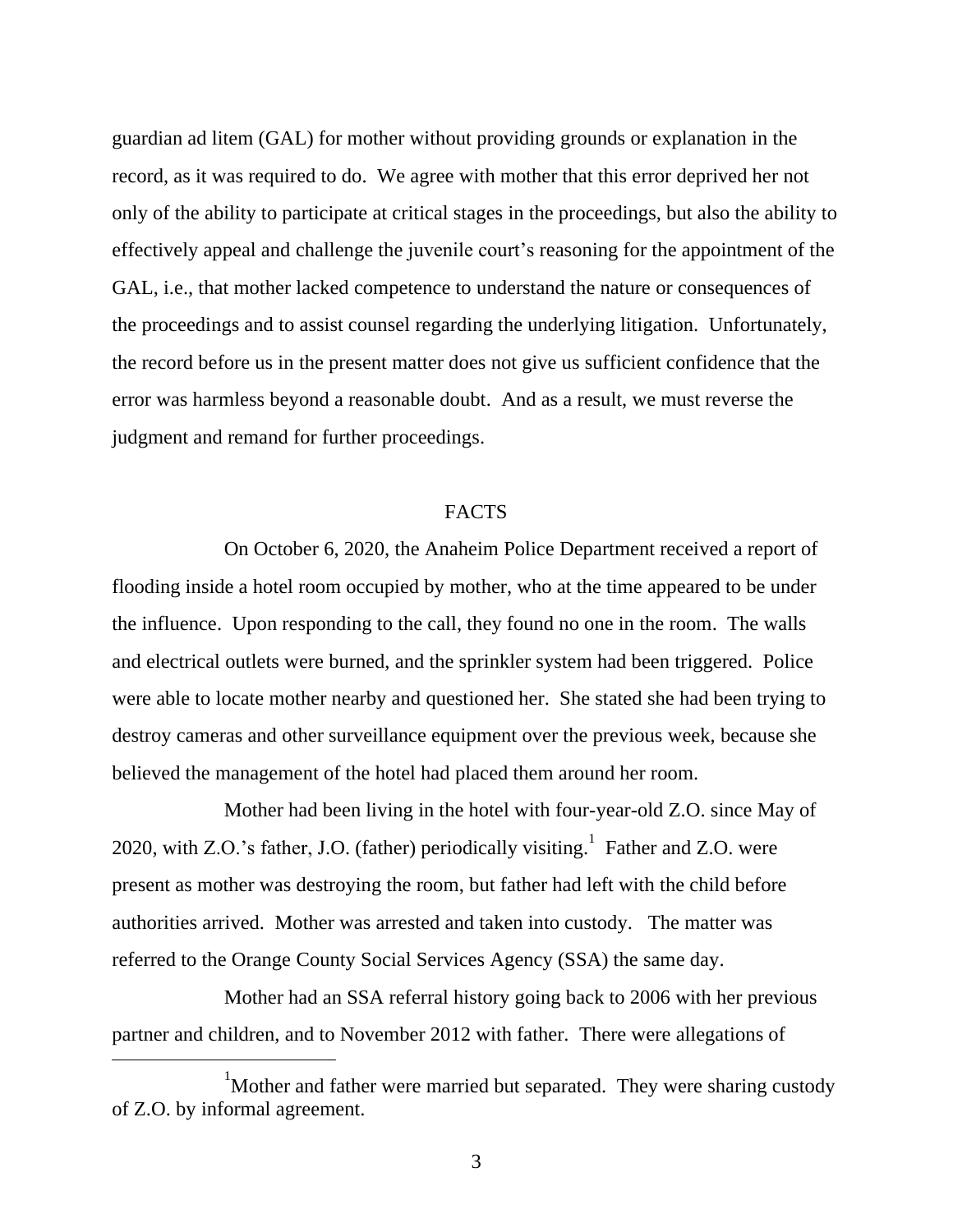neglect and domestic violence occurring in front of the children. Mother had failed voluntary family services in 2007 and her parental rights were terminated as to the three children she had with her previous partner. Additionally, she and father had failed reunification services and had their parental rights terminated as to Z.O.'s older sibling in 2015. Mother and father relied on public assistance, and father admitted there had been domestic violence between he and mother. However, he denied using physical discipline with Z.O.

At the time of her 2020 arrest, mother was found to have a methamphetamine pipe in her possession and admitted to firefighters she had smoked methamphetamine that morning. But at the time of her interview with SSA on October 16, 2020, she denied using the drug. She also denied having any mental health issues, even though she insisted there were cameras in her hotel room. When father was asked about mother's conduct the day of the incident, he expressed no concerns and said she was "fine." SSA felt the couple was minimizing what had occurred.

Given the prior investigations, mental health and drug issues, and other factors, SSA determined Z.O.'s safety was at high risk and applied for a protective custody warrant on October 16, 2020. This was granted and Z.O. was placed in foster care on October 17, 2020. A dependency petition was filed on October 20, 2020, under Welfare and Institutions Code section 300, subdivisions (b)(1), (g) and (j).  $^{2}$  A detention report was filed the same day. Because of previous referrals and the parents' failure to

 $2$ All further statutory references are to the Welfare and Institutions Code unless otherwise indicated.

Section 300, subdivision (g) provides that the dependency court may take jurisdiction over a child when, inter alia, she "has been left without any provision for support [or] the child's parent has been incarcerated or institutionalized and cannot arrange for the care of the child; or a relative or other adult custodian with whom the child resides or has been left is unwilling or unable to provide care or support for the child."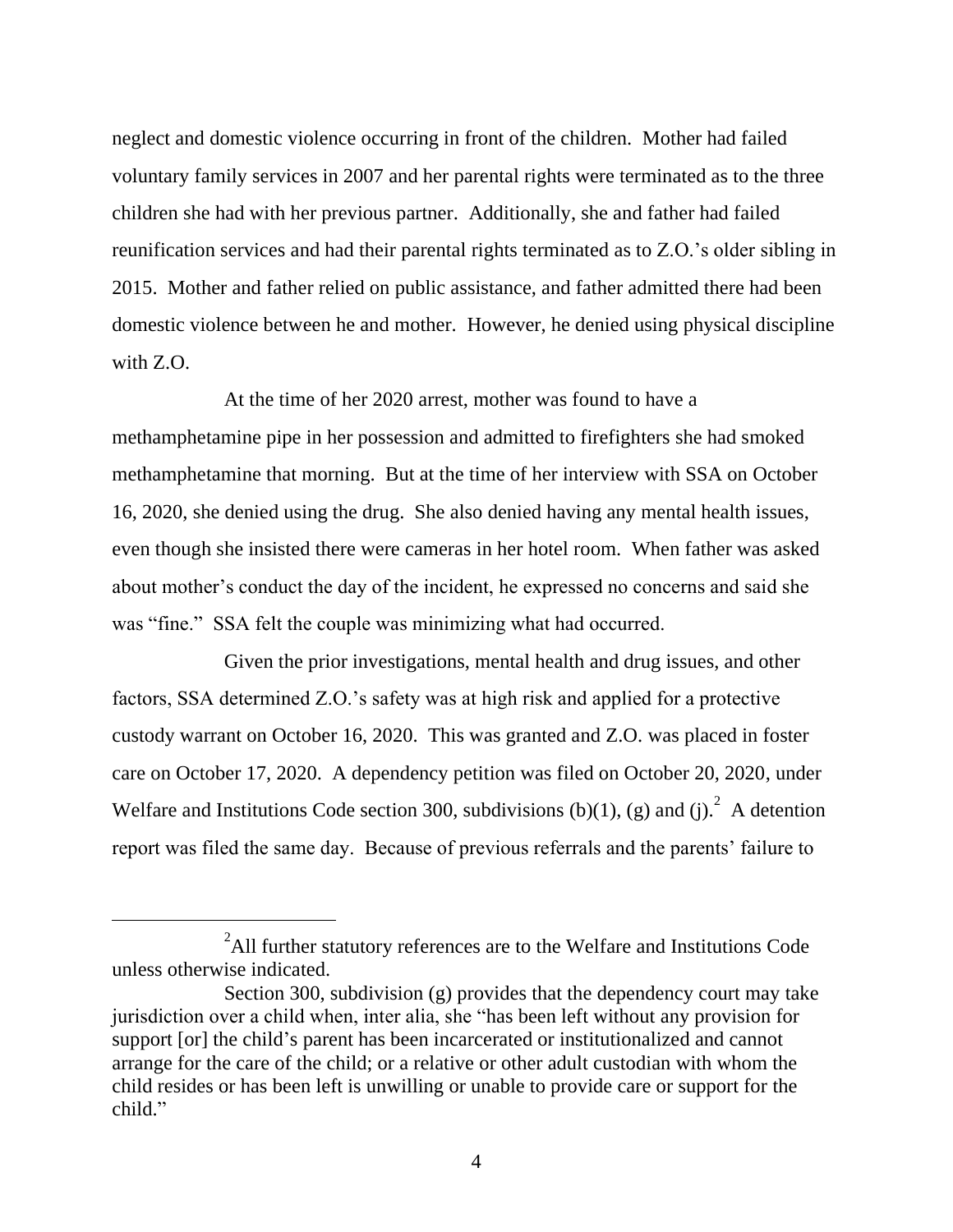reunify with their older child, SSA recommended Z.O. be detained, with the parents permitted monitored visits. SSA also requested the parents undergo regular drug testing.

Mother reported having Native American ancestry. She had family members from the Cherokee and Blackfeet tribes, but she herself was not a member. Father reported no Native American ancestry. However, in February 2013, a previous juvenile court had found the Indian Child Welfare Act (25 U.S.C.§ 1901 et seq.; ICWA) did not apply.

The initial detention hearing was held (via videoconference because of the COVID-19 pandemic) on October 23, 2020. Mother, who was still in custody, was present in lockup for the hearing but never actually appeared. Her appearance was waived by her appointed counsel. Counsel reported she might have Indian heritage through her father and sister.<sup>3</sup> The court ordered the child detained with mother permitted eight hours of monitored visitation per week, and also ordered SSA to continue investigating potential tribal membership. Findings under ICWA were deferred. A jurisdictional hearing was set for November 13, 2020.

In preparation for filing its jurisdiction/disposition report on November 6, 2020, SSA interviewed mother at the jail to allow her an opportunity to admit or deny the allegations in the dependency petition. In response to the allegation that she had unresolved mental health issues, mother gave a somewhat rambling response in which she expressed what appeared to be paranoid thoughts about others harassing or following her.<sup>4</sup> She also suggested she did not believe she did anything for which she should be

 $3$ Mother filled out and filed a parental notification of Indian status form (Judicial Council form ICWA-020) on the same date as the detention hearing, stating she believed her biological father and biological sisters had Cherokee and Blackfoot lineage.

 ${}^{4}$ For instance, SSA's petition alleged mother had been diagnosed with anxiety and had been prescribed Paxil and Xanax, but when she attempted to discontinue the medication, she began "seeing shadows" and contacted law enforcement multiple times. She self-reported as much in 2009. But in her interview for the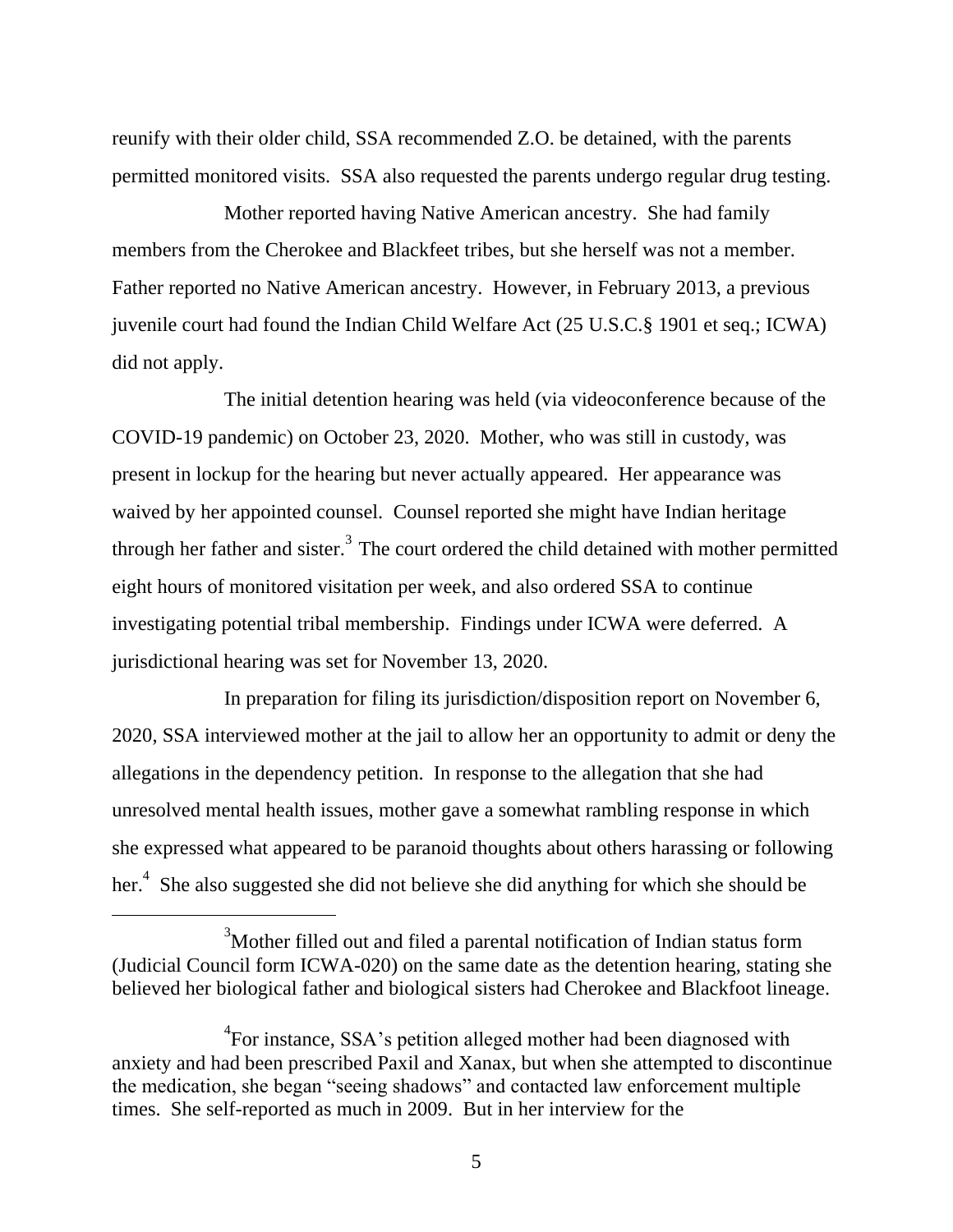criminally culpable: "No fire equals no arson equals no charges which equals no child endangerment." Mother had not been able to visit with Z.O. due to her incarceration, but she did sign her case plan, which, in part, required her to seek mental health counseling and take medications as prescribed.

Mother was not present for the jurisdictional hearing called on November 13, 2020, via videoconference, but she was represented by counsel. This attorney, Bianca Jimenez, had substituted in after mother's previous counsel declared a conflict. Because of the change, the juvenile court continued the matter to January 11, 2021. SSA was ordered to continue investigating possible Native American ancestry.

A few days after the November hearing, mother filed a letter with the court. The court scheduled a hearing to consider whether a GAL should be appointed for mother and ordered the letter sealed. After conducting a hearing, the transcript of which was also sealed, the court appointed a GAL on January 4, 2021.

From that time forward, the GAL and mother's appointed counsel made appearances on her behalf. When the jurisdictional hearing was held, the GAL submitted on mother's behalf and the petition was sustained. The matter was set for a dispositional hearing on March 18, 2021, which, again, mother did not attend. SSA sought a bypass of reunification services, while Attorney Jimenez sought to persuade the court that reunification would still be in Z.O.'s best interests. She explained to the court that mother had been ordered to the state hospital to receive mental health treatment and engage in sobriety with the goal of restoring her to competency. She also pointed out that mother could not easily respond or reach out to SSA due to COVID protocols in the jail system. The court set a selection and implementation hearing under section 366.26 for

jurisdictional/disposition report, she denied ever taking medication and blamed the previous dependency cases for any mental health issues. She also said the "shadows" she saw were made by her former boyfriend, Michael, whom she claimed was harassing her and breaking into her home.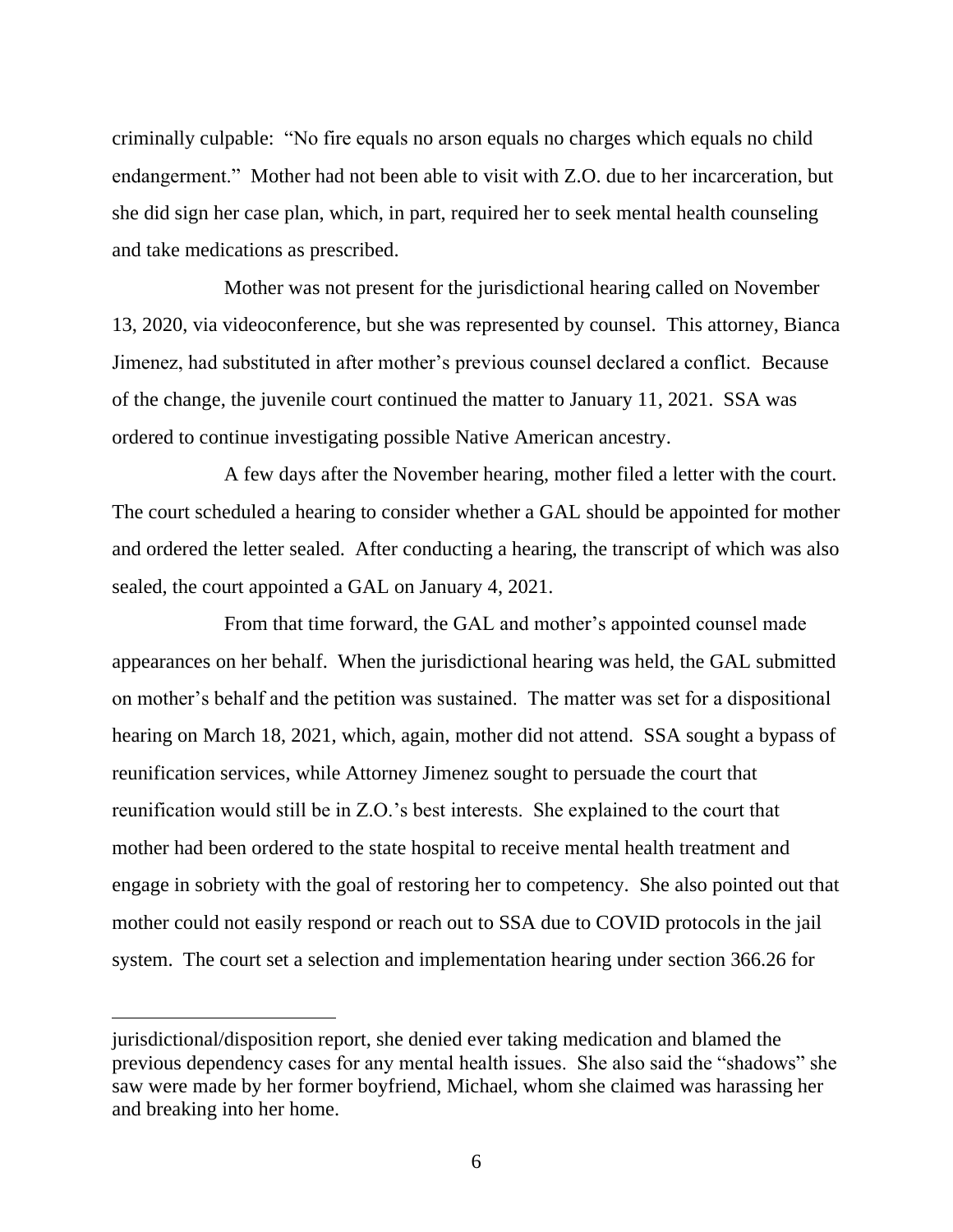July 15, 2021, and it ordered mother to be transported for the hearing. It declined to order reunification services for the parents and noted mother had been involuntarily hospitalized under a psychiatric hold.

An ICWA review took place on May 6, 2021, at which the GAL and mother's counsel appeared. The court found ICWA did not apply. Mother's GAL objected to the setting of a selection and implementation hearing.

SSA recommended that Z.O. be deemed adoptable, given that her foster family was willing to adopt her, and that mother and father's parental rights be terminated. While mother was ultimately present for the selection and implementation hearing, her parental rights were terminated and Z.O. was placed for adoption.

### DISCUSSION

Mother challenges the termination of her parental rights on two grounds. First, she argues the trial court committed reversible error in appointing a GAL to represent her at the jurisdictional hearing onward. Second, she contends the juvenile court lacked substantial evidence to find the ICWA inapplicable to Z.O.'s case. We conclude reversal is required.

#### I. Guardian ad Litem

As a threshold matter, SSA contends mother waived her right to appeal the GAL appointment because she failed to take a writ from the order setting the selection and implementation hearing, which issued on March 19, 2021. The problem with this argument is that there is no evidence in the record that mother was ever notified that a GAL was appointed for her, prior to the selection and implementation hearing.

When the trial court set that hearing, it ordered the clerk to send notice to both parents of their right to appeal the setting order at their "last known address." The clerk's certificate of service indicates it and other prior orders were served on mother at a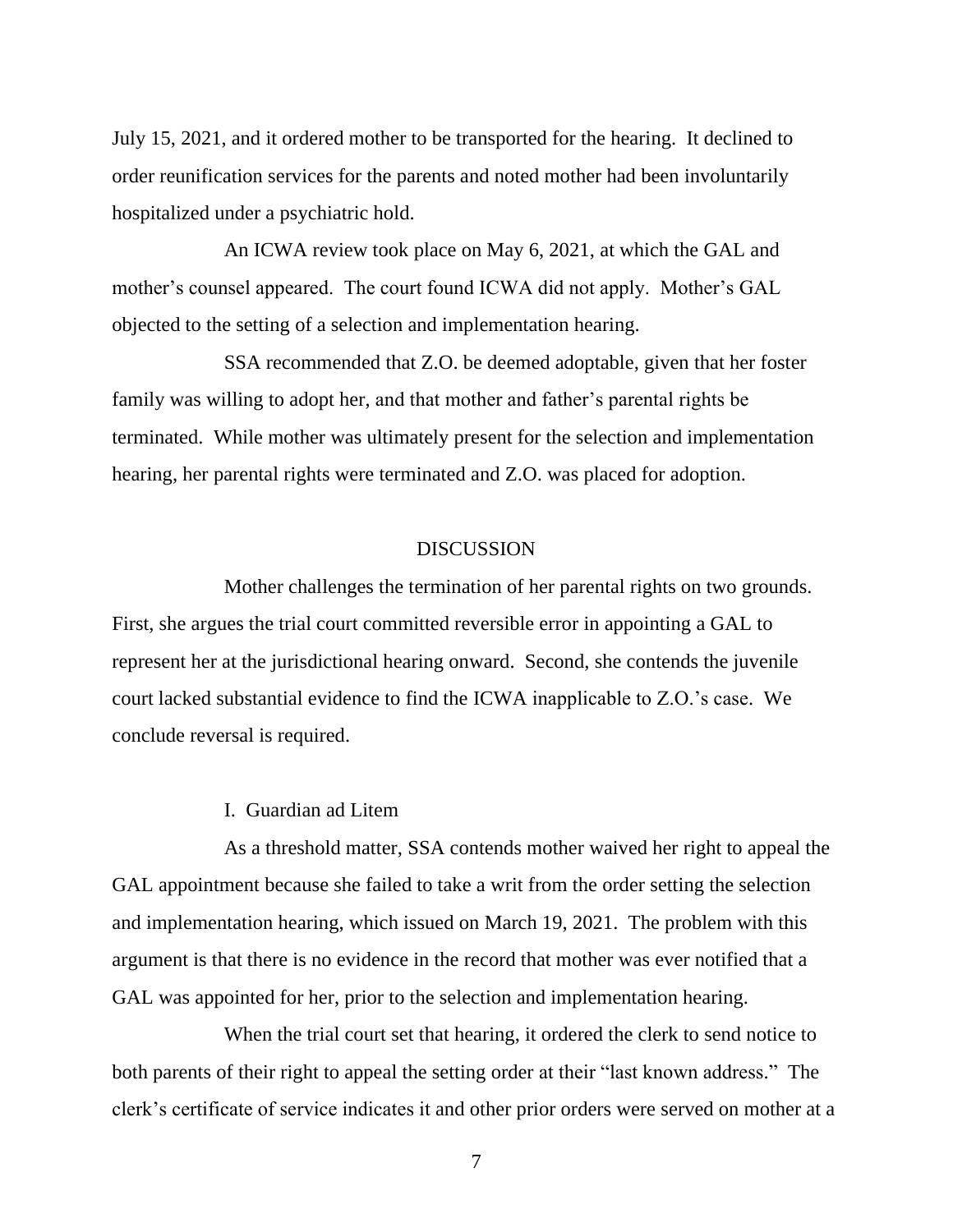residential address in Orange, California. But this address was clearly no longer valid because mother was incarcerated at the time, and everyone, including the court, was aware of this. Indeed, the juvenile court ordered mother to be transported for the selection and implementation hearing, demonstrating it knew she was still housed at Women's Central Jail. Mother had not previously appeared for any hearing except the GAL hearing, and the court had never advised her it was sending notices to the Orange address. Under these circumstances, there is good cause to consider her appeal despite the failure to appeal the setting order. (See *In re A.A.* (2016) 243 Cal.App.4th 1220, 1241-1243; Cal. Rules of Court, rule 5.590(b).)

"In a dependency case, a parent who is mentally incompetent must appear by a guardian ad litem appointed by the court. [Citations.] The test is whether the parent has the capacity to understand the nature or consequences of the proceeding and to assist counsel in preparing the case. [Citations.] The effect of the guardian ad litem's appointment is to transfer direction and control of the litigation from the parent to the guardian ad litem, who may waive the parent's right to a contested hearing. [Citations.] [¶] Before appointing a guardian ad litem for a parent in a dependency proceeding, the juvenile court must hold an informal hearing at which the parent has an opportunity to be heard. [Citation.] The court or counsel should explain to the parent the purpose of the guardian ad litem and the grounds for believing that the parent is mentally incompetent. [Citation.] If the parent consents to the appointment, the parent's due process rights are satisfied. [Citation.] A parent who does not consent must be given an opportunity to persuade the court that appointment of a guardian ad litem is not required, and the juvenile court should make an inquiry sufficient to satisfy itself that the parent is, or is not, competent. [Citation.] If the court appoints a guardian ad litem without the parent's consent, the record must contain substantial evidence of the parent's incompetence." (*In re James F.* (2008) 42 Cal.4th 901, 910-911.)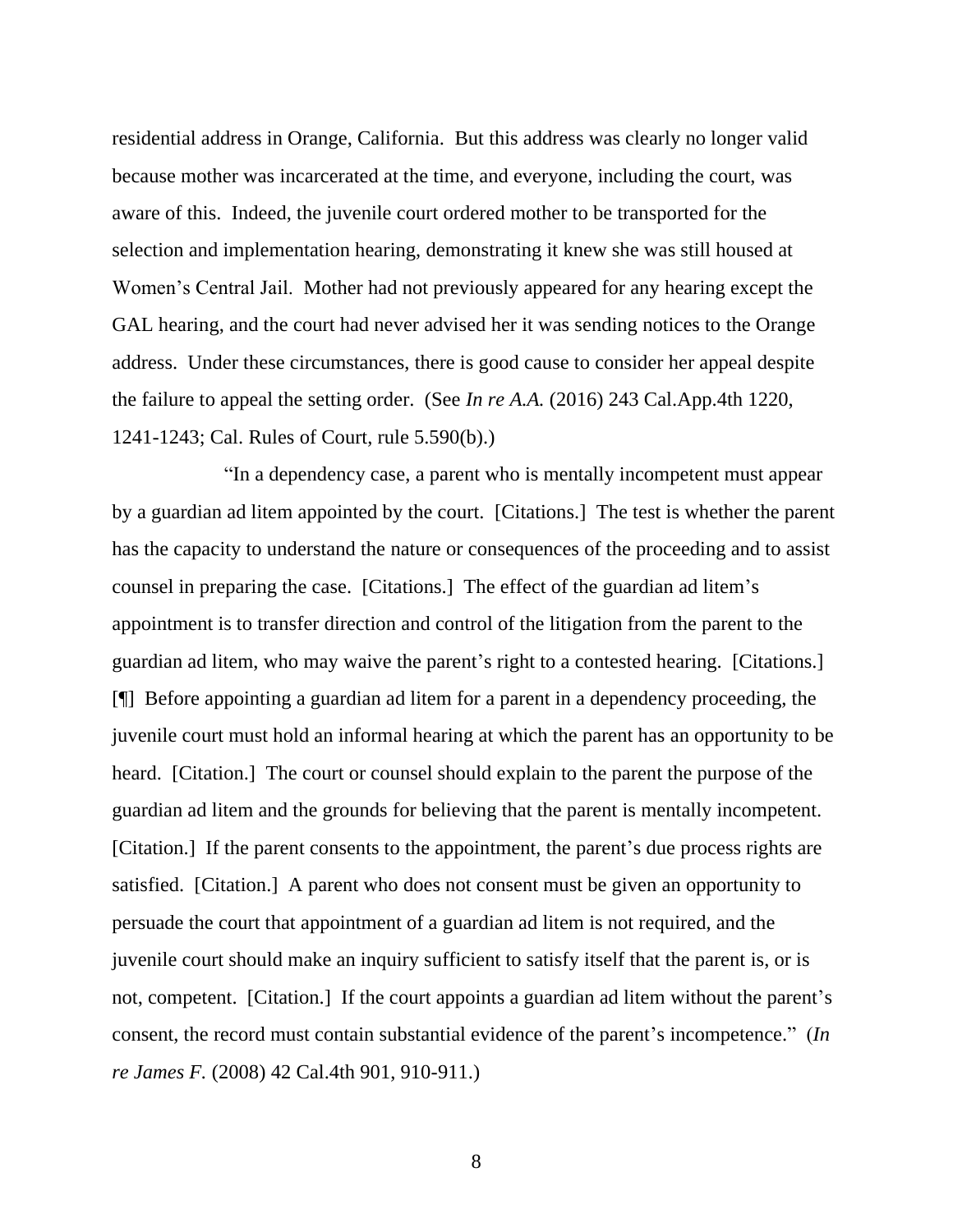Any "error in the procedure used to appoint a guardian ad litem for a parent in a dependency proceeding is trial error that is amenable to harmless error analysis rather than a structural defect requiring reversal of the juvenile court's orders without regard to prejudice." (*Id.* at p. 915.)

The substantial evidence standard requires that the juvenile court find by a preponderance of the evidence that a parent is incompetent under either Probate Code section 1801 or Penal Code section 1367. (*In re Sara D.* (2001) 87 Cal.App.4th 661, 667 (*Sara D.*).) Penal Code section 1367 states: "A defendant is mentally incompetent for purposes of this chapter if, as a result of a mental health disorder or developmental disability, the defendant is unable to understand the nature of the criminal proceedings or to assist counsel in the conduct of a defense in a rational manner." *(Id.,* subd. (a).) On appeal, we review the entirety of the record to determine if the circumstances reasonably justify the trial court's conclusions, even if we believe the circumstances might also "be reasonably reconciled with a contrary finding . . . ." (*In re George T.* (2004) 33 Cal.4th 620, 631.)

At the time it appointed a GAL for mother, the trial court made no explicit finding of incompetence on the record. This was error. (See *In re Jessica G.* (2001) 93 Cal.App.4th 1180, 1188 ["The court's decision on this issue should be stated on the record"].)

What record we do have is difficult to parse. We have reviewed the sealed portions of the record, which contains relevant information. But even having done so, we cannot find any clearly articulated basis for the appointment. Mother filed her letter in mid-November 2020. The court set the GAL hearing, and on January 4, 2021, it appointed the GAL. The minute order appointing the GAL was entered pursuant to a stipulation from the parties, and there were no appearances.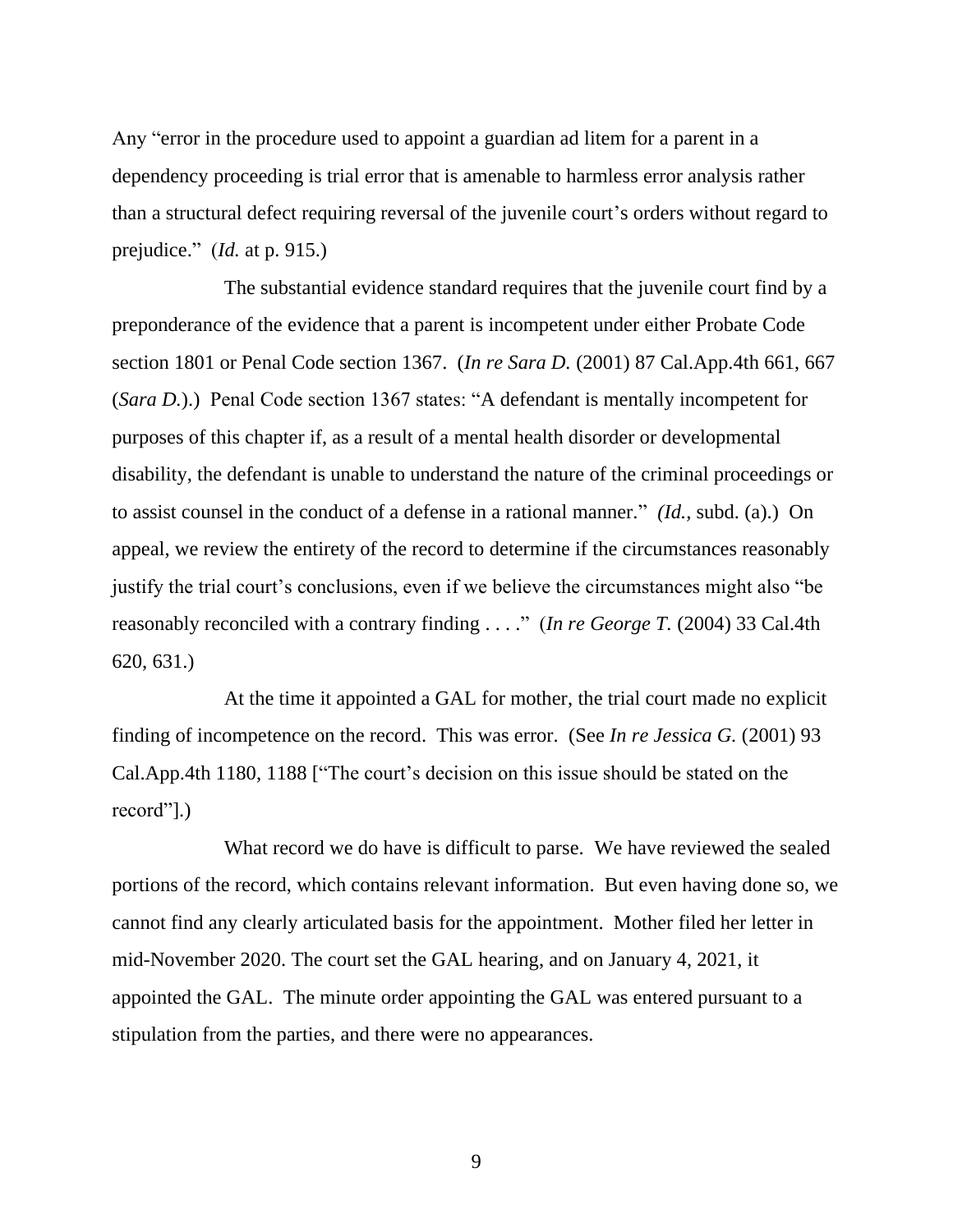Later hearing transcripts indicate mother had been ordered by the criminal court to a state hospital under an involuntary psychiatric hold to receive mental health services with the goal of returning her to a competent position. The juvenile court acknowledged this state of affairs on the record, but never expanded on the point, and it did not make any competency findings.

We acknowledge that mother's hospitalization is a potential indicator of incompetence. As Division One of our court found some years ago, a parent's hospitalization for severe mental illness can serve as a basis for finding any procedural error in appointing a GAL harmless beyond a reasonable doubt. (See *In re Daniel S.* (2004) 115 Cal.App.4th 903, 914.) But hospitalization alone is insufficient. In *In re Daniel S.*, the panel had been presented with extensive evidence that the parent in question was unstable and unable to effectively participate in the proceedings. (*Id.* at p. 914.) Medical staff at the psychiatric facility would not even allow her to attend hearings because she posed a danger to herself and others. (*Id.* at pp. 908-909.) Here, we have no such evidence.

Indeed, we have no idea of the condition mother was in when sent to the hospital. We have evidence of neither a diagnosis nor a prognosis. When it made its final ruling on the GAL motion, the juvenile court did not state whether it had received, reviewed, or relied on the psychiatric evaluations from mother's criminal case. It did not include any such reports in the sealed portion of the record. We are thus left to speculate as to what those reports might have said. The omission of any findings on competency violated mother's due process right to understand the reasons for the GAL appointment, especially in light of the court's disinclination to appoint one at first. The lack of findings deprived mother of the ability to mount an effective appeal of the ruling.

We are unable to conclude this error was harmless. We have no information on mother's condition during the time the jurisdictional, dispositional, and selection and implementation hearings were taking place. We do not know what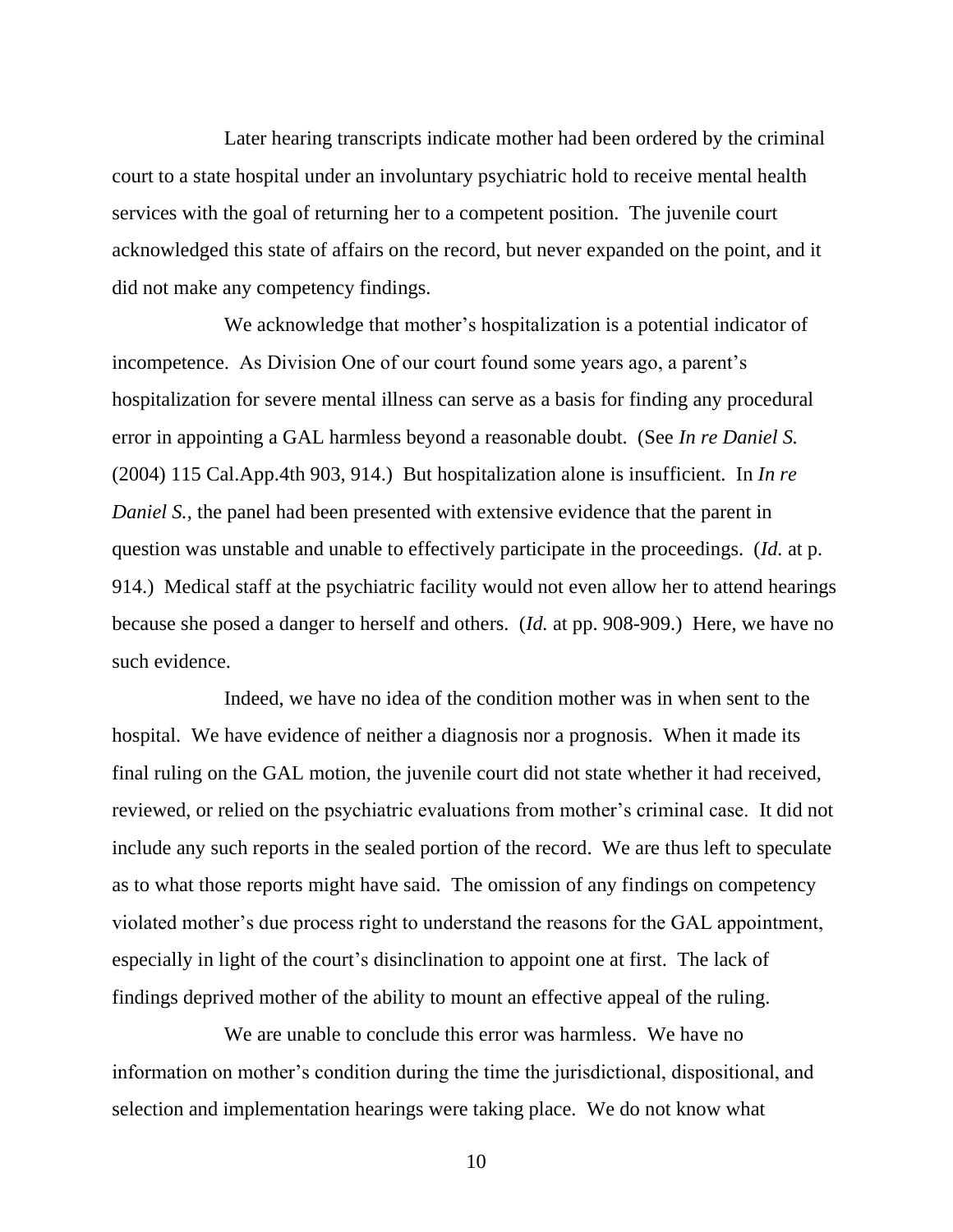evidence or testimony she might have presented. The GAL appears to have submitted on SSA's dependency petition and objected to the setting of the section 366.26 hearing. But would the result have been different if mother had been permitted to appear herself? We simply do not know the answer. Mother was almost completely eliminated from the proceedings, first through waivers of her appearances at hearings and then through the GAL appointment.<sup>5</sup>

#### II. ICWA

Mother also takes issue with the trial court's findings regarding ICWA. In any juvenile dependency proceeding, both the trial court and SSA have "an affirmative and continuing duty to inquire" whether a child "is or may be an Indian child" covered by ICWA. (§ 224.2, subd. (a).) Notice is to be given to any tribes of which the child may be a member so that they may intervene if appropriate. (§ 224.3.) "ICWA's notice requirements serve two purposes. First, they facilitate a determination of whether the child is an Indian child under ICWA. (25 U.S.C. § 1903(4) [defining Indian child as 'any unmarried person who is under age eighteen and is either (a) a member of an Indian tribe or (b) is eligible for membership in an Indian tribe and is the biological child of a member of an Indian tribe'].)" (*In re Isaiah W.* (2016) 1 Cal.5th 1, 8 (*Isaiah W*.).) "Second, ICWA notice ensures that an Indian tribe is aware of its right to intervene in or, where appropriate, exercise jurisdiction over a child custody proceeding involving an Indian child." (*Ibid*.)

 $5$ We are somewhat concerned at the amount of times mother's appearance was waived at hearings by her counsel. There does not appear to have been much inquiry by the trial court as to the reasons why mother could not appear. As she was in custody throughout the pendency of the case, we are puzzled as to why her appearance could not be obtained prior to the section 366.26 hearing. We wish to underscore the need for trial courts to make sufficient inquiry of counsel to satisfy themselves that parents have indeed waived their right to appear at important hearings.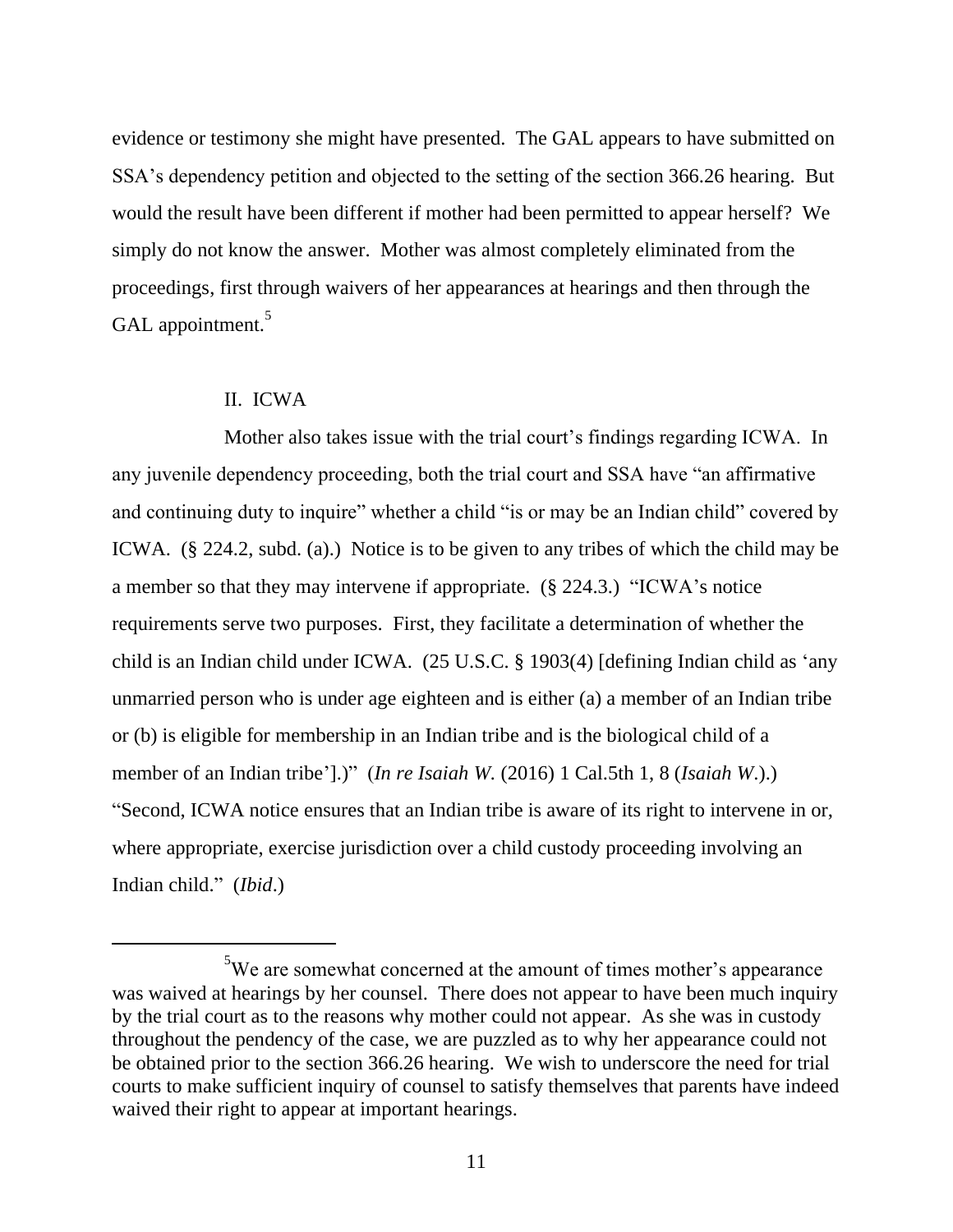"If a court determines it has reason to know a child is an Indian child, the court must notify the [Bureau of Indian Affairs] and any relevant tribe so that the tribe may determine the child's status and decide whether to intervene. [Citation.] If adequate and proper notice has been given, and if neither the [Bureau of Indian Affairs] nor any tribe provides a determinative response within 60 days, then the court may determine that ICWA does not apply to the proceedings. [Citation.] At that point, the court is relieved of its duties of inquiry and notice [citation], unless the [Bureau of Indian Affairs] or a tribe subsequently confirms that the child is an Indian child [citation]." (*Isaiah W.*, *supra*, 1 Cal.5th at pp. 14-15.) "Importantly, '[t]he relevant question is not whether the evidence  $\dots$  supports a finding that the minor [] [is an] Indian child []; it is whether the evidence triggers the notice requirement of ICWA so that the tribes themselves may make that determination.' [Citation.] After proper notice has been given, if the tribes respond that the minor is not a member or not eligible for membership, or if neither the [Bureau of Indian Affairs] nor any tribe provides a determinative response within 60 days, then the court may find that ICWA does not apply to the proceedings. At that point, the court is relieved of its duties of inquiry and notice unless the [Bureau of Indian Affairs] or a tribe subsequently confirms that the child is an Indian child." (*Id*. at p. 15.)

Based on mother's reported Native American ancestry, SSA interviewed her sister, stepmother, and father. Mother's father had claimed Blackfeet heritage through his mother and unknown tribal heritage through his father. Utilizing the information gleaned from the interviews and public resources, SSA was able to reach out to four tribes to seek information on Z.O.'s potential status as an Indian child: Cherokee Nation, United Keetoowah Band of Cherokee Indians in Oklahoma, Eastern Band of Cherokee Indians, and Blackfeet Tribe of the Blackfeet Indian Reservation of Montana. By the time SSA filed its addendum report in January 2021, only the Cherokee Nation had responded, saying, based on the information it had, Z.O. was not an Indian child. But by April 29, 2021, SSA reported it had received responses back from all four tribes that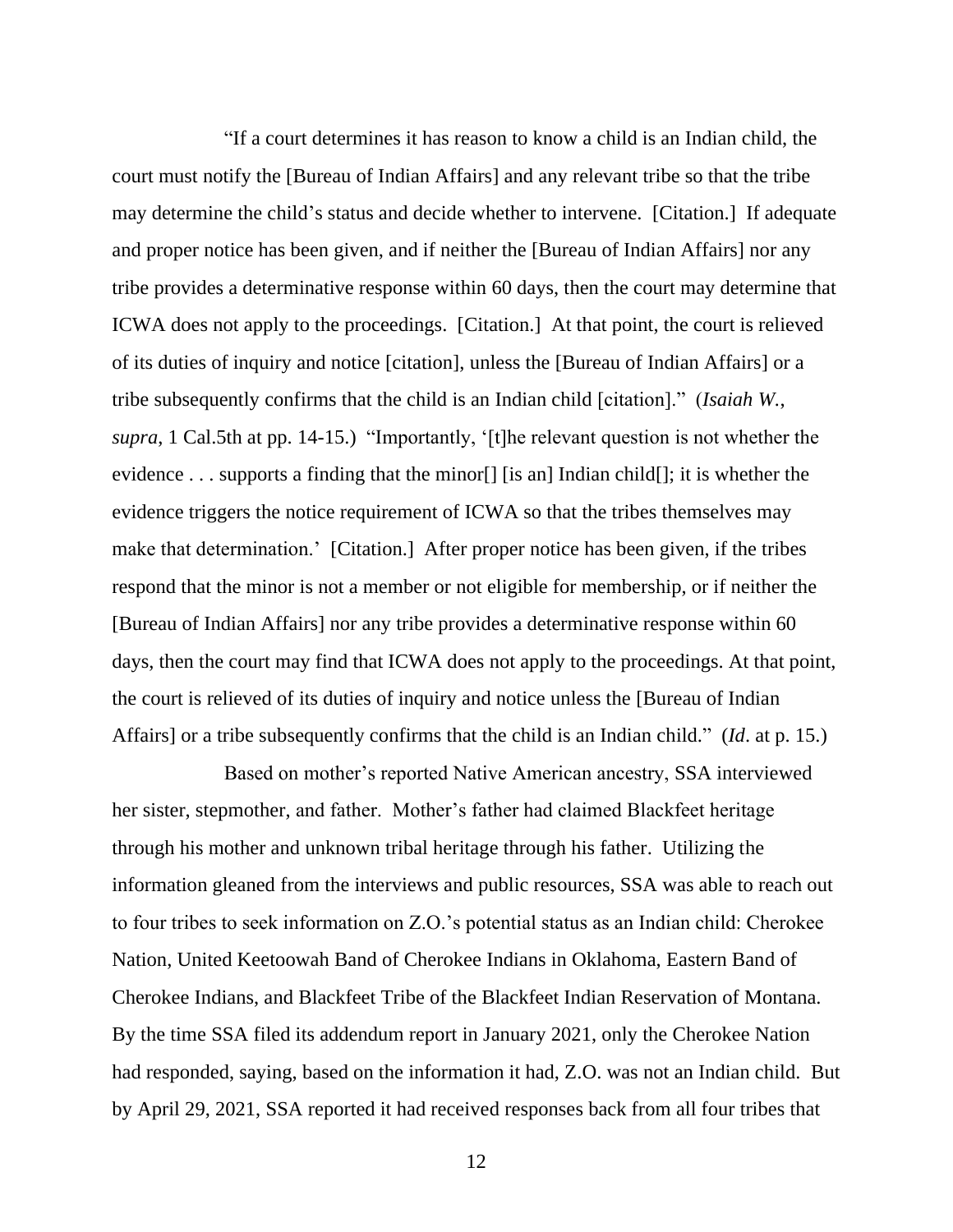Z.O. was not eligible for ICWA status. On the basis of this report, the juvenile court ruled, on May 6, 2021, that ICWA did not apply to the matter.

Mother contends the juvenile court's finding was not supported by substantial evidence because the SSA reports do not contain copies of the actual correspondence exchanged with or received from the tribes. She also notes SSA did not say which family tree or other biographical information it provided to the tribes to ensure accurate information was provided.

"Where the record shows unequivocally that proper notice was given to the proper tribes and that responses were received, and the *only* omission is the failure to file a proof of service establishing that the notice and a copy of the petition were sent by certified mail, error will not be presumed and compliance will be deemed sufficient." (*In re Elizabeth W.* (2004) 120 Cal.App.4th 900, 907.) Here, the reports indicated the tribes responded to the notice in the negative, but the actual responses and communications themselves were not included.

The entire judgment must therefore be reversed and remanded so the errors noted in this opinion may be corrected. We understand that our disposition of this appeal is likely, and regrettably, to create newfound uncertainty for Z.O., who is now nearly six years old and was deemed adoptable by her foster family. Should the trial court determine a new GAL hearing on mother's competency is required, we believe it should be done with utmost urgency in protection of the child's well-being and stability.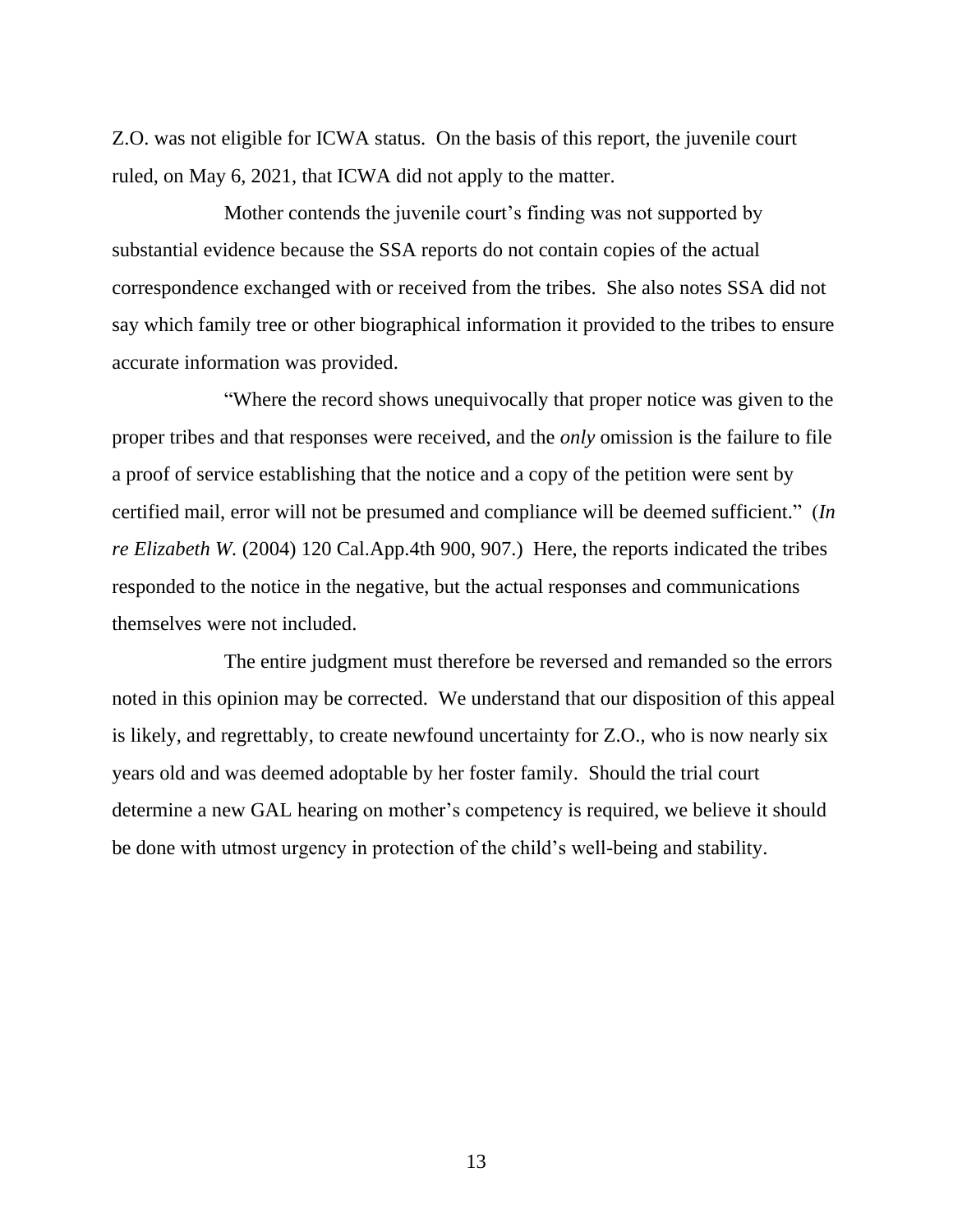### DISPOSITION

The judgment is reversed and remanded with the instruction that the trial court expeditiously hold proceedings and/or make findings regarding the need, or lack thereof, of a GAL for mother, and order SSA to supplement its ICWA investigation reports to include correspondence with the noticed tribes.

SANCHEZ, J.

WE CONCUR:

O'LEARY, P. J.

GOETHALS, J.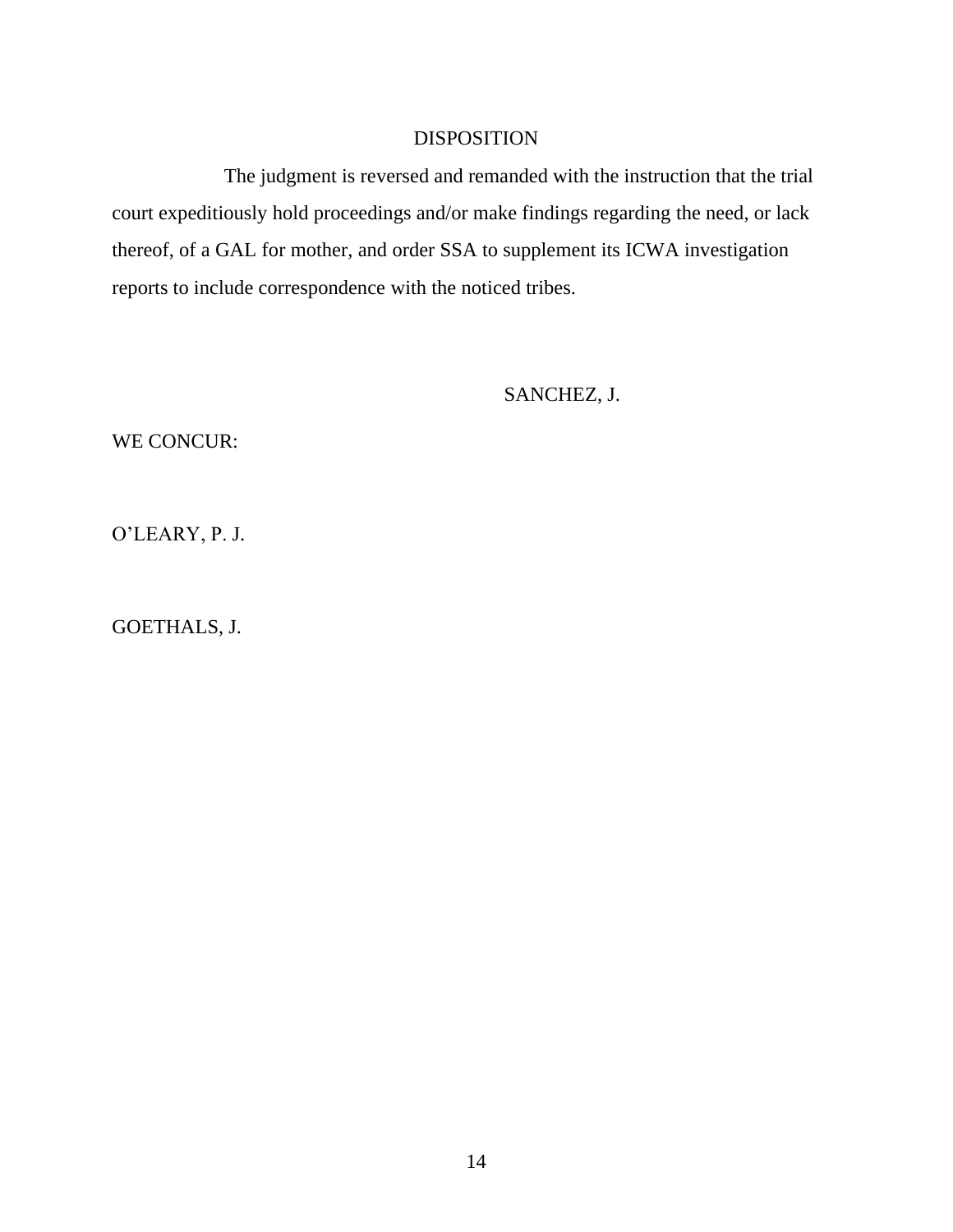## **CERTIFIED FOR PARTIAL PUBLICATION\***

# IN THE COURT OF APPEAL OF THE STATE OF CALIFORNIA

# FOURTH APPELLATE DISTRICT

# DIVISION THREE

In re Z.O., a Person Coming Under the Juvenile Court Law.

ORANGE COUNTY SOCIAL SERVICES AGENCY,

Plaintiff and Respondent,

v.

C.O.,

Defendant and Appellant.

G060663

(Super. Ct. No. 20DP1345)

 ORDER MODIFYING OPINION; DENYING PETITION FOR REHEARING; AND CERTIFYING FOR PARTIAL PUBLICATION

[CHANGE IN JUDGMENT]

It is hereby ordered that the opinion filed on April 27, 2022, be modified as follows:

1. In the editorial paragraph on page 1, second sentence, the word "Reversed" is deleted and replaced with "Conditionally affirmed" so that the sentence reads:

Conditionally affirmed and remanded with instructions.

<sup>\*</sup> Sections designated not published are listed within this order.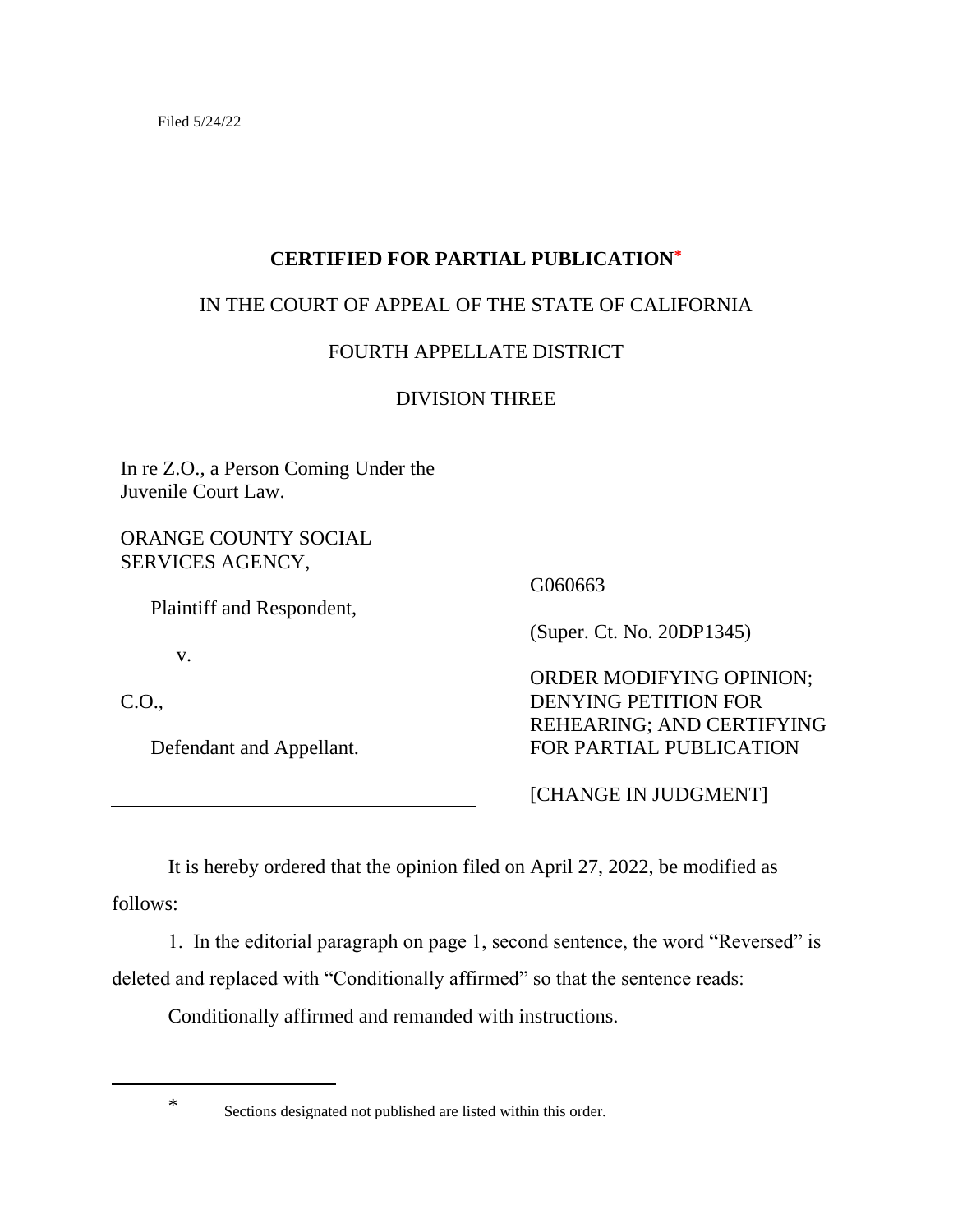2. On page 2, first full paragraph under the "INTRODUCTION" section, delete the last sentence beginning "Rarely do we . . . ."

3. On page 3, lines 8 and 9 from the top of the page, delete "reverse the judgment and" so that the sentence reads:

And as a result, we must remand for further proceedings.

4. On page 7, last sentence in the first full paragraph in the "DISCUSSION" section, replace the word "reversal" with "conditional affirmance" so that the sentence reads:

We conclude conditional affirmance is required.

5. On page 13, third full paragraph, first sentence, replace the words "entire judgment" with the word "matter" and in the same sentence delete "reversed and" so that the sentence reads:

The matter must therefore be remanded so the errors noted in this opinion may be corrected.

6. On page 14, delete the entire paragraph under the "DISPOSITION" section, and replace it with the following paragraph:

The judgment is conditionally affirmed and remanded with the instruction that the trial court expeditiously hold proceedings and/or make findings regarding the need, or lack thereof, of a GAL for mother as of the time the GAL was originally appointed, and order SSA to supplement its ICWA investigation reports to include correspondence with the noticed tribes. After doing so, should the trial court make express findings that a GAL was required at the time of the appointment, and should it find ICWA inapplicable, our affirmance resolves the case.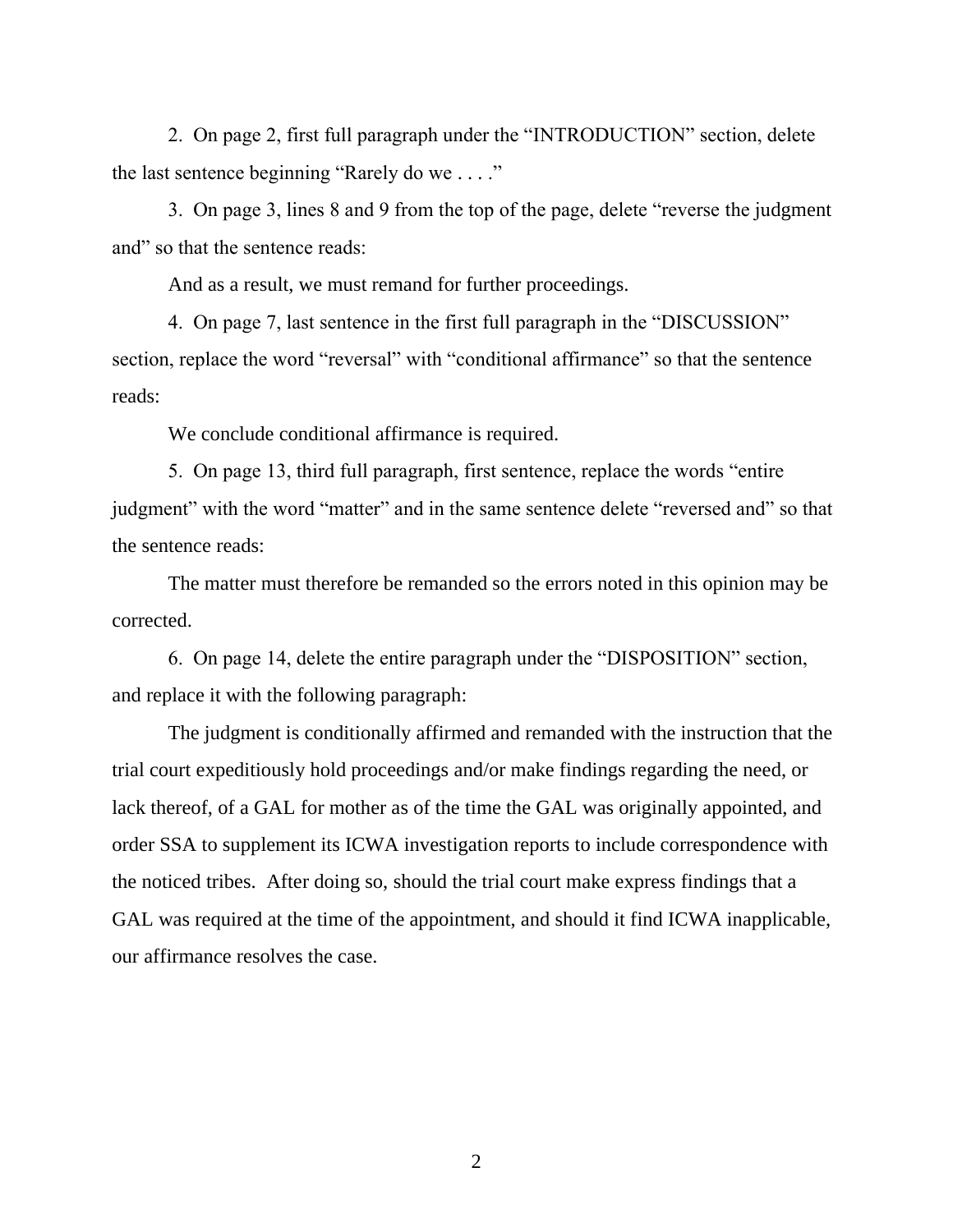These modifications change the judgment.

Respondent's petition for rehearing is DENIED.

Appellant requested that our opinion in the above-entitled matter filed on April 27, 2022, be certified for publication in the Official Reports. For good cause, it now appears that portions of the nonpublished opinion meet the standards for publication specified in California Rules of Court, rule 8.1105. It is ORDERED that the opinion, as so modified above, be certified for partial publication in the Official Reports. The portions of the modified opinion to be excluded from publication are as follows:

The first full paragraph on page 5, beginning with "Mother reported having  $\dots$ ."

On page 5, second full paragraph beginning with "The initial detention," exclude the fourth, fifth, sixth, and seventh sentences and footnote 3.

On page 6, first full paragraph, exclude the last sentence beginning "SSA was ordered . . . ."

On page 7, exclude the first full paragraph beginning with "An ICWA review . . . ."

On page 7, the first full paragraph under the "DISCUSSION" section, exclude the third sentence beginning with "Second, she contends . . . ."

Exclude all of part II of the "DISCUSSION" section beginning on page 11 and ending on page 13 except for the final paragraph of part II located on page 13.